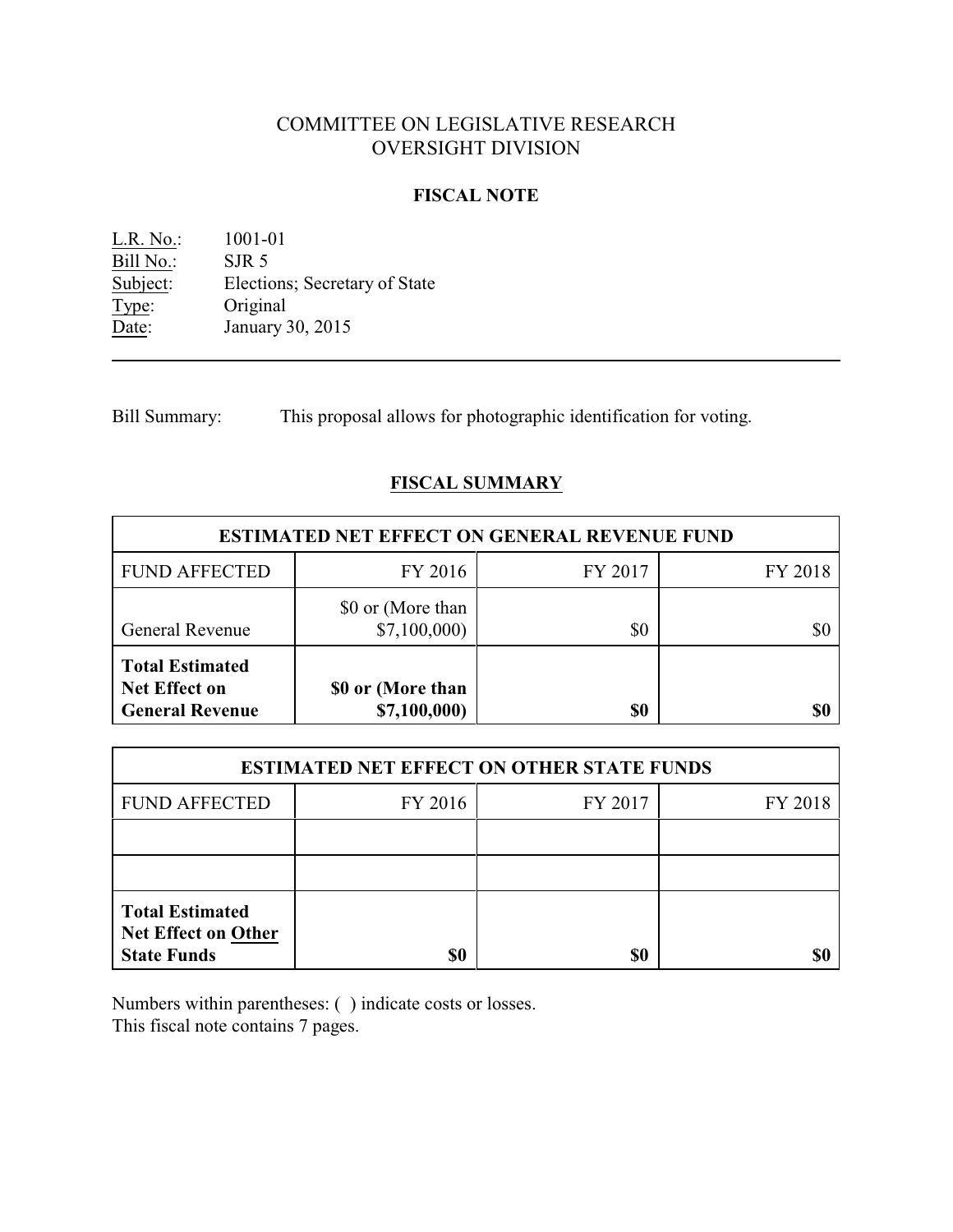L.R. No. 1001-01 Bill No. SJR 5 Page 2 of 7 January 30, 2015

| <b>ESTIMATED NET EFFECT ON FEDERAL FUNDS</b>                               |         |         |         |  |
|----------------------------------------------------------------------------|---------|---------|---------|--|
| <b>FUND AFFECTED</b>                                                       | FY 2016 | FY 2017 | FY 2018 |  |
|                                                                            |         |         |         |  |
|                                                                            |         |         |         |  |
| <b>Total Estimated</b><br><b>Net Effect on All</b><br><b>Federal Funds</b> | \$0     | \$0     |         |  |

| <b>ESTIMATED NET EFFECT ON FULL TIME EQUIVALENT (FTE)</b>    |         |         |         |  |
|--------------------------------------------------------------|---------|---------|---------|--|
| <b>FUND AFFECTED</b>                                         | FY 2016 | FY 2017 | FY 2018 |  |
|                                                              |         |         |         |  |
|                                                              |         |         |         |  |
| <b>Total Estimated</b><br><b>Net Effect on</b><br><b>FTE</b> |         |         |         |  |

 $\boxtimes$  Estimated Net Effect (expenditures or reduced revenues) expected to exceed \$100,000 in any of the three fiscal years after implementation of the act.

| <b>ESTIMATED NET EFFECT ON LOCAL FUNDS</b> |         |         |         |
|--------------------------------------------|---------|---------|---------|
| <b>FUND AFFECTED</b>                       | FY 2016 | FY 2017 | FY 2018 |
| Local Government*                          | \$0     | \$0     |         |

\*Transfer Ins and Costs net to zero.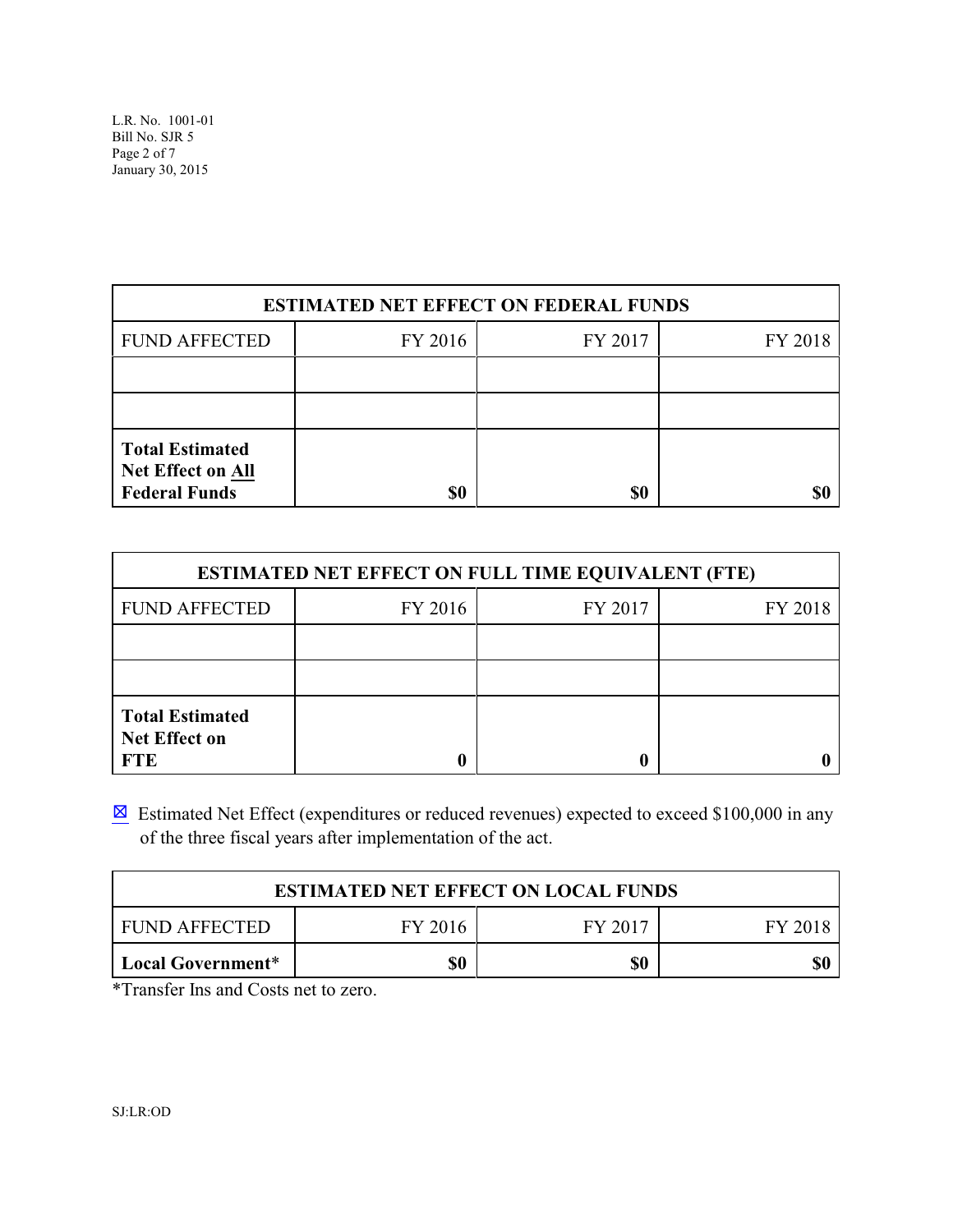L.R. No. 1001-01 Bill No. SJR 5 Page 3 of 7 January 30, 2015

## **FISCAL ANALYSIS**

### ASSUMPTION

Officials at the **Office of the Secretary of State** (**SOS**) assume implementation of these new identification provisions would require the state's election authority (the Secretary of State) and/or local election authorities to provide advance notice of the personal identification documents required to vote.

SOS assumes that prior joint resolutions concerning elections and photo identification have been paired with companion legislation detailing statutory amendments. Thus, for purposes of this fiscal note, the following costs assume that both the joint resolution and any companion statutory changes are passed.

For fiscal year 2017 advance notice advertisements will be provided upon approval by the voters of the constitutional amendment and enactment of implementing legislation and prior to the April 2017 election. For fiscal year 2018 advance notice advertisements will be provided to voters prior to the February and April 2018 elections. For fiscal year 2019 advance notice advertisements will be provided to voters prior to the August 2018 and November 2018 elections. For all subsequent years advance notice advertisements will be provided to voters prior to each federal primary and general election.

Assumptions include:

| Production of radio and TV public service announcements-             | \$2,000           |
|----------------------------------------------------------------------|-------------------|
| Print ad to run twice before an election-                            | \$203,284         |
| Cable television ad to run twice everyday for eight weeks- \$299,472 |                   |
| TV and Radio ad to run through broadcast media-                      | \$497,311         |
|                                                                      | Total-\$1,002,067 |

Upon enactment of implementing legislation, the SOS will send a mailer to all registered voters to notify them of the new identification requirements at a cost of \$2,003,628. A similar mailer will be sent before the 2018 Primary Election. For all other elections, the Secretary of State's office will send mailings to newly registered voters prior to each election. Based on the estimated 355,007 newly registered voters in 2014, this mailer could cost \$173,953.

 Mailing to all registered voters: 4,089,038 registered voters x \$0.49 postage, printing and processing= \$2,003,628.

 Mailing to newly registered voters prior to each election: 355,007 new registered voters x \$0.49 postage, printing and processing = \$173,953.

SJ:LR:OD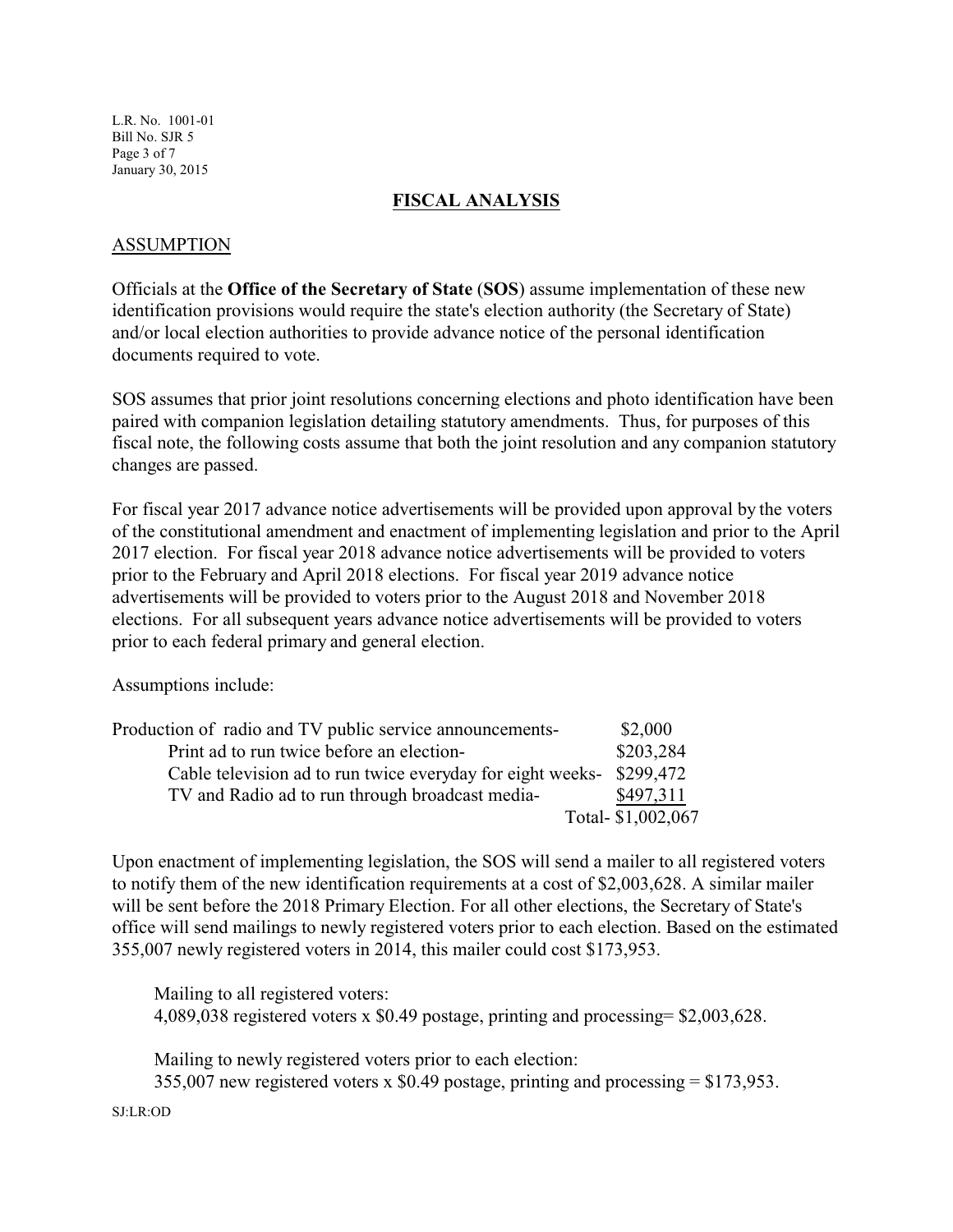L.R. No. 1001-01 Bill No. SJR 5 Page 4 of 7 January 30, 2015

#### ASSUMPTION (continued)

Implementation of this measure's provisions imposes new requirements on election authorities in notifications, additional provisional ballots, trainings, affidavits and processes with regard to notifying and processing voters. Whether the notice requirements fall on SOS or local election authorities, it will be necessary for SOS to request appropriation for these costs. Section 115.430 RSMo requires SOS to provide provisional ballot envelopes to local election authorities. This proposal and any companion joint resolution will increase the number of elections in which provisional ballots are available and the number of provisional ballots that will be cast. Based on previous history, SOS will require additional funding for printing provisional ballot envelopes in the amount of \$9,800 per election.

Furthermore, any new state mandates must be funded as additional responsibilities under Article X, section 21 of the Missouri Constitution.

The new photo identification requirements are not limited to statewide elections but will affect every election. The cost per fiscal year will vary based on the number of elections held. In addition to the general municipal election each April and the primary and general elections in August and November of even numbered years, there are additional days available for public elections in February, March and in August and November of odd numbered years, which are used only as needed.

**Oversight** notes that SOS's response includes administrative costs that would require the passage of enabling legislation in order to implement the provisions of photo id. Those administrative costs will not be reflected in this fiscal note, but would be included in a fiscal note regarding how photo id would be implemented.

For any joint resolution(s) intended to be paired with this bill, SOS is required to pay for publishing in local newspapers the full text of each statewide ballot measure as directed by Article XII, Section 2(b) of the Missouri Constitution and Section 116.230-116.290, RSMo. The Secretary of State's Office is provided with core funding to handle a certain amount of normal activity resulting from each year's legislative session. Funding for this item is adjusted each year depending upon the election cycle with \$1.3 million historically appropriated in odd numbered fiscal years and \$100,000 appropriated in even numbered fiscal years to meet these requirements. Through FY 2013, the appropriation had historically been an estimated appropriation because the final cost is dependent upon the number of ballot measures approved by the General Assembly and the initiative petitions certified for the ballot. In FY 2013, at the August and November elections, there were 5 statewide Constitutional Amendments or ballot propositions that cost \$2.17 million to publish (an average of \$434,000 per issue). In FY 2015, the General Assembly changed the appropriation so that it was no longer an estimated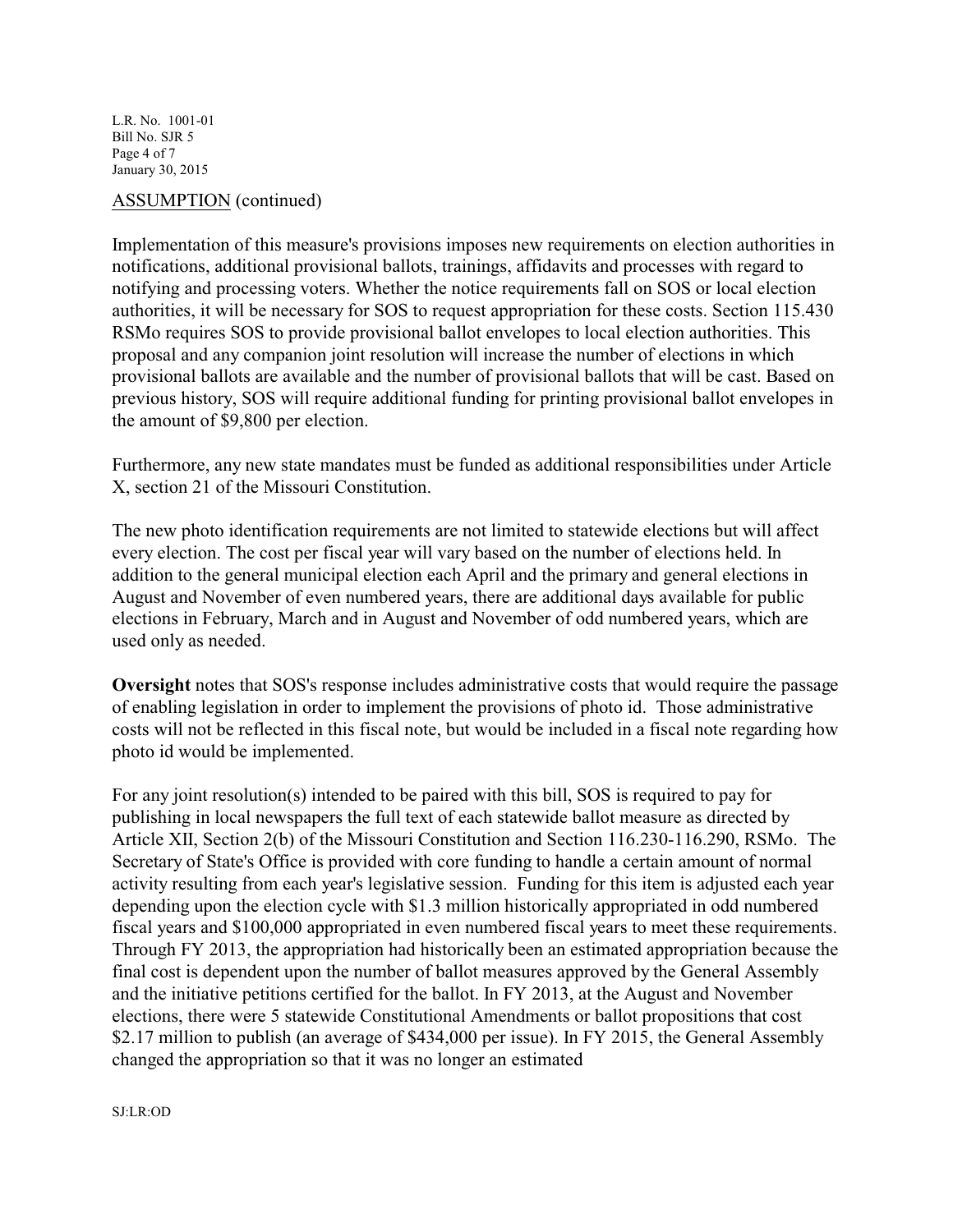L.R. No. 1001-01 Bill No. SJR 5 Page 5 of 7 January 30, 2015

#### ASSUMPTION (continued)

appropriation and SOS was appropriated \$1.19 million to publish the full text of the measures. Due to this reduced funding, SOS reduced the scope of the publication of these measures. In FY 2015, at the August and November elections, there were 9 statewide Constitutional Amendments or ballot propositions that cost \$1.1 million to publish (an average of \$122,000 per issue). Despite the FY 2015 reduction, SOS will continue to assume, for the purposes of this fiscal note, that it should have the full appropriation authority it needs to meet the publishing requirements. Because these requirements are mandatory, we reserve the right to request funding to meet the cost of our publishing requirements if the Governor and the General Assembly again change the amount or continue to not designate it as an estimated appropriation.

Unless a special election is called for the purpose, Joint Resolutions proposing a constitutional amendment are submitted to a vote of the people at the next general election. Article XII section 2(b) of the Missouri Constitution authorizes the governor to order a special election for constitutional amendments referred to the people. If a special election is called to submit a Joint Resolution to a vote of the people, section 115.063.2, RSMo requires the state to pay the costs. The cost of the special election has been estimated to be \$7.1 million based on the cost of the 2012 Presidential Preference Primary and a cost determined by Legislative Oversight.

Additionally, many bills considered by the General Assembly include provisions allowing or requiring agencies to submit rules and regulations to implement the act. SOS is provided with core funding to handle a certain amount of normal activity resulting from each year's legislation session. The fiscal impact to the Administrative Rules Division for SOS for this requirement is less than \$2,500. SOS recognizes that this is a small amount and does not expect that additional funding would be required to meet these costs. However, SOS also recognizes that many such bills may be passed by the General Assembly in a given year and that collectively the costs may be in excess of what our office can sustain with our core budget. Therefore, SOS reserves the right to request funding for the cost of supporting administrative rules requirements should the need arise based on a review of the finally approved bills signed by the governor.

**Oversight** has reflected in this fiscal note, the state potentially reimbursing local political subdivisions the cost of having this joint resolution voted on during a special election in fiscal year 2016. This reflects the decision made by the Joint Committee on Legislative Research, that the cost of the elections should be shown in the fiscal note. The next scheduled statewide primary election is in August 2016 and the next scheduled general election is in November 2016 (FY 2017). It is assumed the subject within this proposal could be on one of those ballots; however, it could also be on a special election called for by the Governor. Therefore, Oversight will reflect a potential election cost reimbursement to local political subdivisions in FY 2016.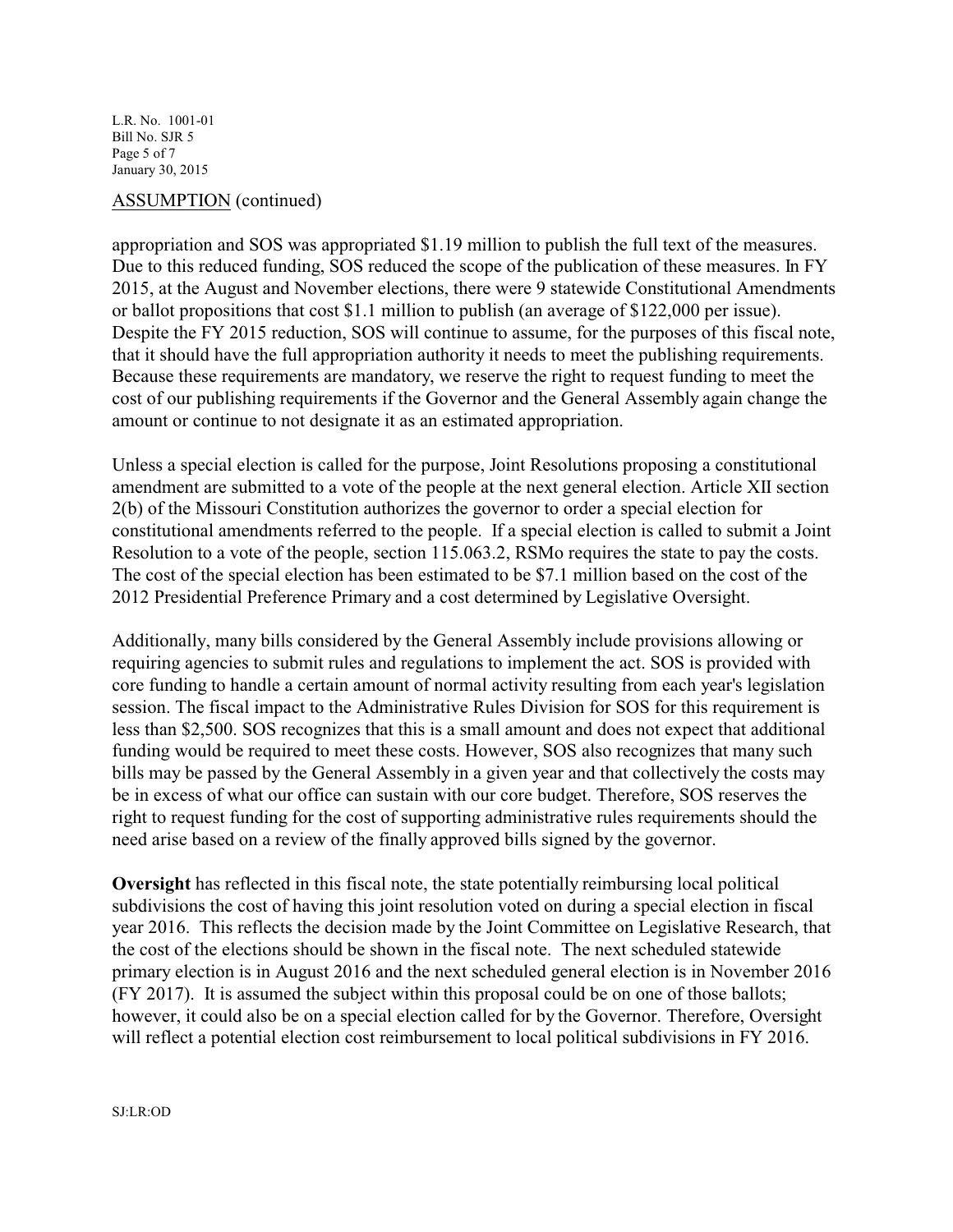L.R. No. 1001-01 Bill No. SJR 5 Page 6 of 7 January 30, 2015

ASSUMPTION (continued)

Officials at the **Office of Administration's Division of Budget and Planning** defers to the Office of the Secretary of State for potential special election costs.

Officials at the **Department of Revenue** the **Department of Health and Senior Services** each assume no fiscal impact from this proposal to their respective organizations.

| FISCAL IMPACT - State Government                                                                                                                      | FY 2016                             | FY 2017    | FY 2018    |
|-------------------------------------------------------------------------------------------------------------------------------------------------------|-------------------------------------|------------|------------|
| <b>GENERAL REVENUE</b>                                                                                                                                | $(10 \text{ Mo.})$                  |            |            |
| Transfer Out - Secretary of State -<br>reimbursement of local election authority<br>election costs if a special election is<br>called by the Governor | \$0 or (More<br>than<br>\$7,100,000 | \$0        | \$0        |
| <b>ESTIMATED NET EFFECT ON</b><br><b>GENERAL REVENUE</b>                                                                                              | \$0 or (More<br>than<br>\$7,100,000 | <u>\$0</u> | <u>\$0</u> |
| FISCAL IMPACT - Local Government<br><b>LOCAL ELECTION AUTHORITIES</b><br><b>FUNDS</b>                                                                 | FY 2016<br>$(10 \text{ Mo.})$       | FY 2017    | FY 2018    |
| Transfer In - Local Election Authorities -<br>reimbursement of election costs by the<br>State for a special election                                  | \$0 or More than<br>\$7,100,000     | \$0        | \$0        |
| Costs - Local Election Authorities - cost<br>of a special election                                                                                    | \$0 or (More<br>than<br>\$7,100,000 | \$0        | \$0        |
| <b>ESTIMATED NET EFFECT ON</b><br><b>LOCAL ELECTION AUTHORITIES</b><br><b>FUNDS</b>                                                                   | <u>\$0</u>                          | <u>\$0</u> | <u>\$0</u> |